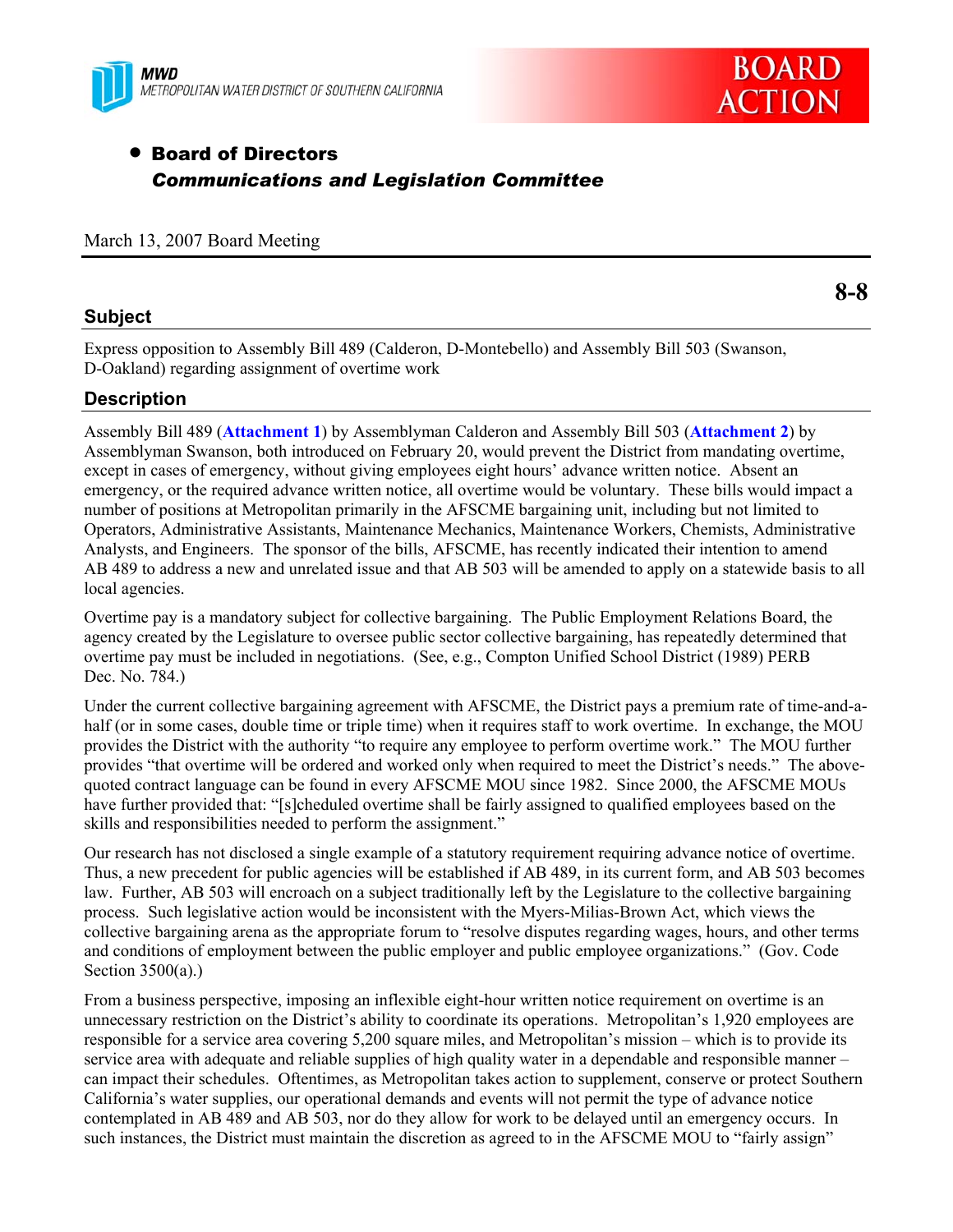overtime work in order to meet its objectives in a timely and efficient manner. AB 489 and AB 503 would place an undue burden on the District by eliminating its right to mandate overtime, and thus compromise its ability to complete work in progress on schedule.

AB 489, as introduced, and AB 503, as proposed to be amended, may also result in a drain on public funds due to unnecessary litigation exposure and expenses. Typically, overtime disputes are resolved through the expedited grievance and appeal procedure negotiated at the bargaining table. By regulating overtime by statute, the legislation may result in lawsuits alleging a violation of public policy along with corresponding demands for damages and attorney fees.

## **Policy**

Memorandum of Understanding Between The Metropolitan Water District of Southern California and The Employees Association of The Metropolitan Water District of Southern California/AFSCME Local 1902

Meyers-Milias-Brown Act, Sections 3500-3511, Chapter 10, Division 4, Title 1, of the Government Code

# **California Environmental Quality Act (CEQA)**

CEQA determination for Option #1:

The proposed action is not defined as a project under CEQA because it involves continuing administrative activities, such as general policy and procedure making (Section 15378(b)(2) of the State CEQA Guidelines). In addition, where it can be seen with certainty that there is no possibility that the proposed action in question may have a significant effect on the environment, the proposed action is not subject to CEQA (Section 15061(b)(3) of the State CEQA Guidelines).

The CEQA determination is: Determine that the proposed action is not subject to CEQA pursuant to Sections 15378(b)(2) and 15061(b)(3) of the State CEQA Guidelines.

CEQA determination for Option #2:

None required

# **Board Options**

#### **Option #1**

Adopt the CEQA determination and express opposition to AB 489 and AB 503. **Fiscal Impact:** Unknown, but potential for project delays if legislation passes

#### **Option #2**

Do not express opposition to AB 489 and AB 503. **Fiscal Impact:** Unknown, based on potential for project delays

# **Staff Recommendation**

Option #1

3/7/2007 *Karen L. Tachiki* 

*General Counsel* 

*Date* 

**Attachment 1 – Assembly Bill 489** 

### **Attachment 2 – Assembly Bill 503**

BLA #5315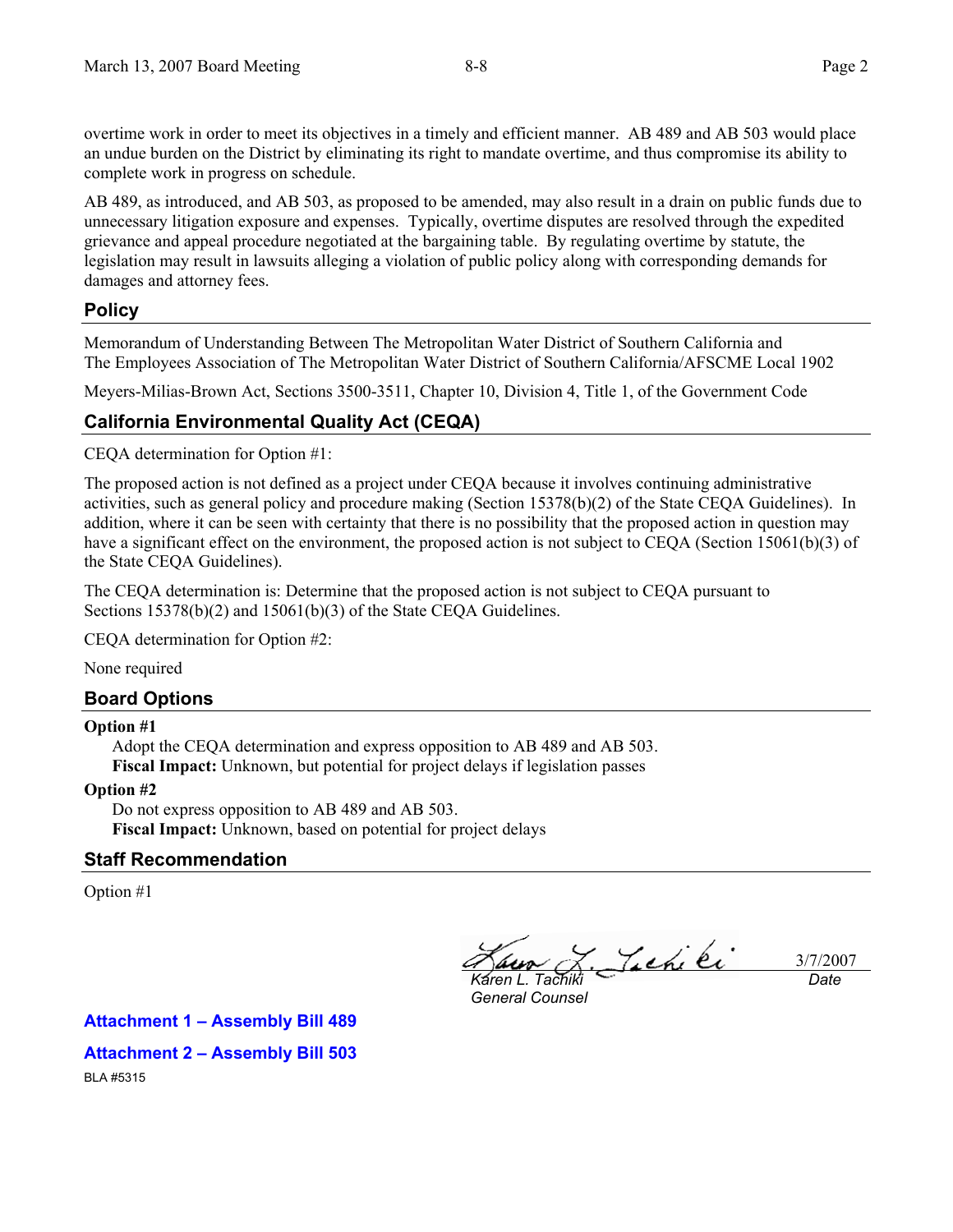california legislature—2007–08 regular session

### **ASSEMBLY BILL No. 489**

**Introduced by Assembly Member Charles Calderon**

February 20, 2007

An act to add Section 81.5 to the Metropolitan Water District Act (Chapter 209 of the Statutes of 1969), relating to water.

#### legislative counsel's digest

AB 489, as introduced, Charles Calderon. Metropolitan Water District Act: overtime.

(1) The Metropolitan Water District Act authorizes the board of a metropolitan water district to establish and reestablish the powers and compensation of all officers and employees.

This bill would prohibit the board of a metropolitan water district in establishing the hours of employment for specified employees from requiring the employee to perform services outside the time of the employee's normal work schedule without a minimum of 8 hours written notice, except in an operational emergency. By establishing this requirement on a metropolitan water district, the bill would impose a state-mandated local program.

(2) The California Constitution requires the state to reimburse local agencies and school districts for certain costs mandated by the state. Statutory provisions establish procedures for making that reimbursement.

This bill would provide that, if the Commission on State Mandates determines that the bill contains costs mandated by the state, reimbursement for those costs shall be made pursuant to these statutory provisions.

Vote: majority. Appropriation: no. Fiscal committee: yes. State-mandated local program: yes.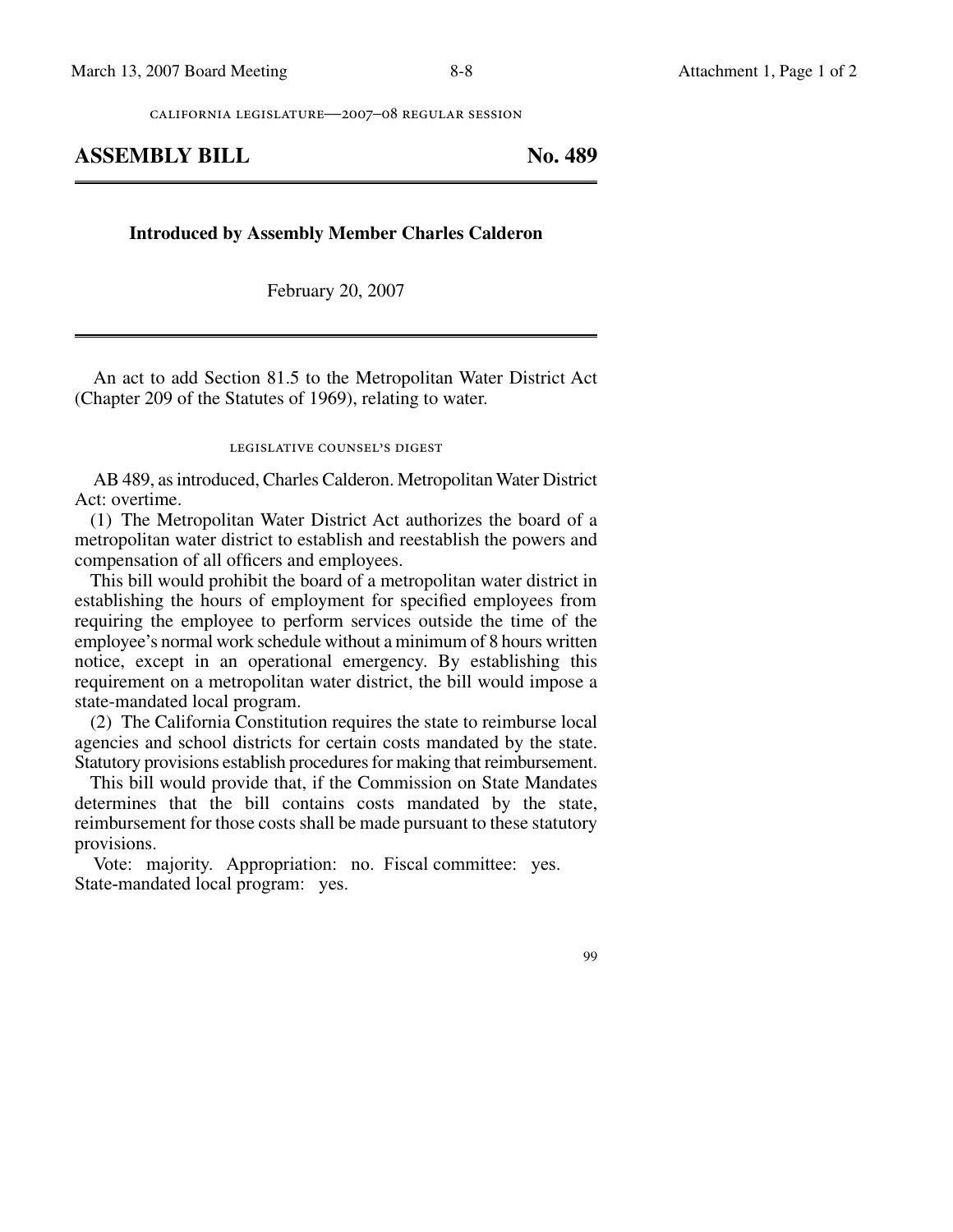#### **AB 489 — 2 —**

*The people of the State of California do enact as follows:*

- 1 SECTION 1. Section 81.5 is added to the Metropolitan Water
- 2 District Act (Chapter 209 of the Statutes of 1969), to read:
- 3 SEC. 81.5. In establishing the hours of employment of any
- 4 employee entitled to receive overtime compensation pursuant to
- 5 any federal statute or regulation, the board or its designee shall
- 6 not require the employee to perform services outside the time of
- 7 the employee's normal work schedule, without a minimum of eight
- 8 hours written notice to the employee of the work assignment,
- 9 except in the event of an operational emergency.
- 10 SEC. 2. If the Commission on State Mandates determines that
- 11 this act contains costs mandated by the state, reimbursement to
- 12 local agencies and school districts for those costs shall be made
- 13 pursuant to Part 7 (commencing with Section 17500) of Division
- 14 4 of Title 2 of the Government Code.

O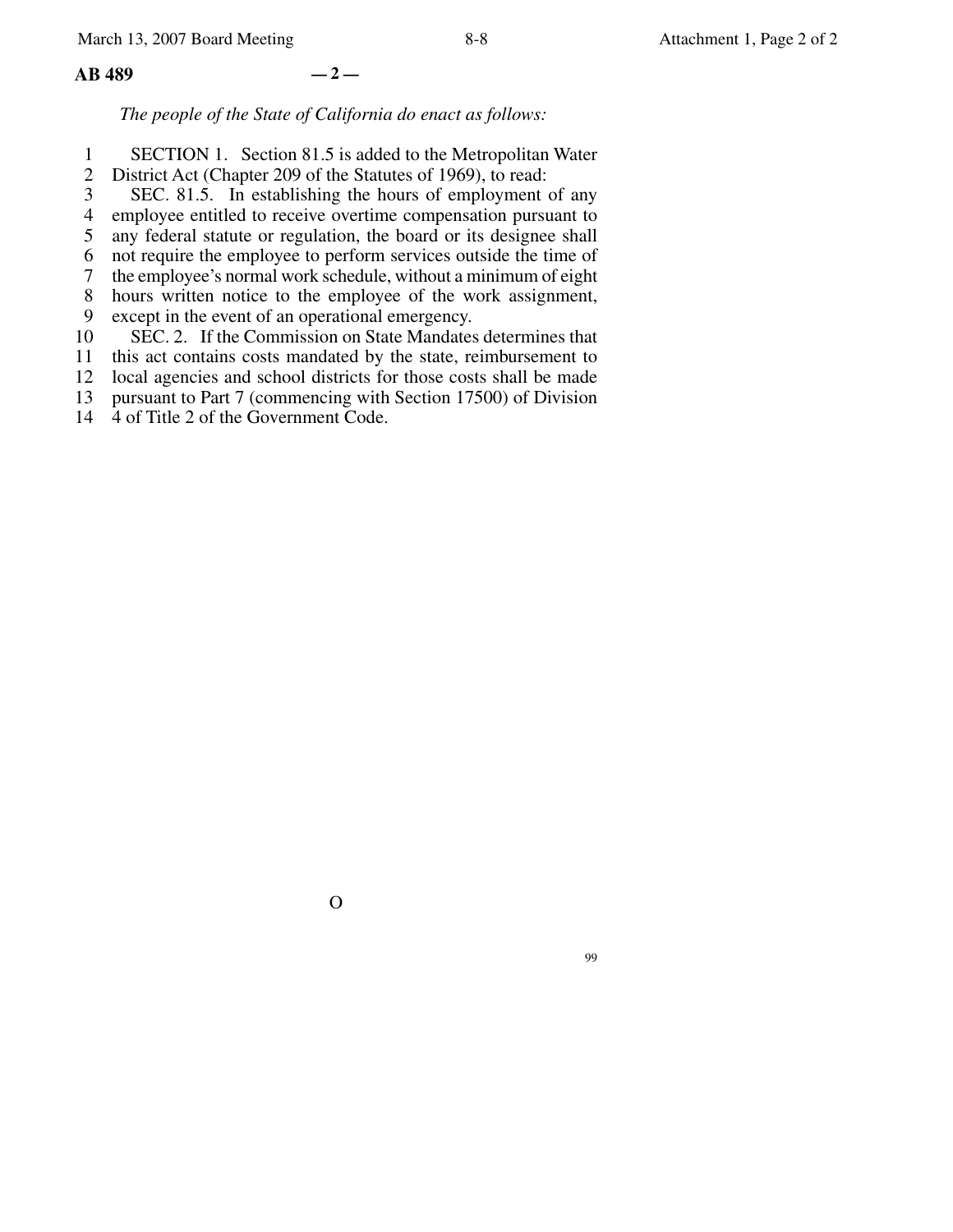california legislature—2007–08 regular session

### ASSEMBLY BILL No. 503

#### **Introduced by Assembly Member Swanson (Coauthor: Assembly Member Price)**

February 20, 2007

An act to add Section 81.2 to the Metropolitan Water District Act (Chapter 209 of the Statutes of 1969), relating to water districts.

### legislative counsel' s digest

AB 503, as introduced, Swanson. Metropolitan water districts: overtime: notice.

Existing law, the Metropolitan Water District Act, requires the board of directors of a metropolitan water district to establish and reestablish the powers, duties, and compensation of all officers and employees of the district.

This bill would prohibit the board of a metropolitan water district, or its designee, from requiring any employee entitled to receive overtime compensation pursuant to any federal statute or regulation to perform services outside the employee's normal work schedule unless a minimum of 8 hours' written notice of that work assignment has been provided to the employee. The bill would provide that this notice requirement shall not apply in the event of an operational emergency.

Vote: majority. Appropriation: no. Fiscal committee: no. State-mandated local program: no.

*The people of the State of California do enact as follows:*

1 SECTION 1. Section 81.2 is added to the Metropolitan Water

2 District Act (Chapter 209 of the Statutes of 1969), to read: